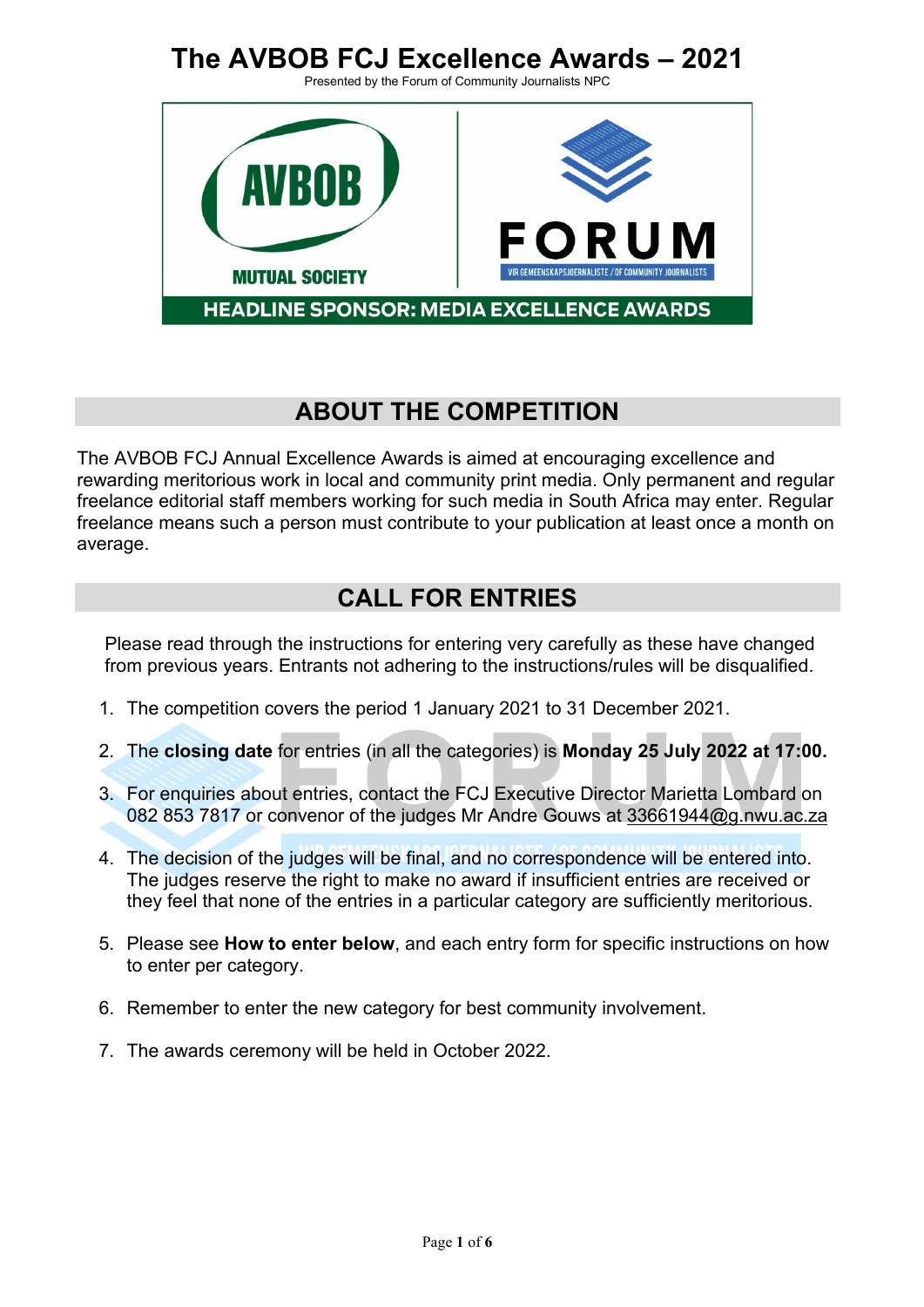Presented by the Forum of Community Journalists NPC



### **HOW TO ENTER**

All entries should be electronic, **in PDF format only**. Entries that are not in the correct format will be disqualified. No JPGs or any other format will be accepted, except in the photography category and the Avbob Best Community Involvement Award. In the Writing and Digital categories all articles that you wish to enter should be in **ONE PDF document** only. See the entry forms for instructions about the other categories and specific **naming conventions**. The entry form for each category should be added to the top of your PDF, as the first page. To combine PDFs, use Adobe Acrobat or any free program, such as [PDF](https://www.freepdfconvert.com/merge-pdf)  [Converter,](https://www.freepdfconvert.com/merge-pdf) or paste your entries into one Word document and then save the Word document as a PDF file.

When your PDF is ready, you should create a Google Drive folder with your entries and share your folder with the convening judge, Mr Andre Gouws, at [333661944@g.nwu.ac.za.](mailto:333661944@g.nwu.ac.za) Please make sure to change the sharing settings to "Anyone with link can edit".

### **WRITING CATEGORIES**

Complete a separate entry form for each category and include it at the top of your single PDF document, in your folder.

### **Alet Roux Award**

Journalists (who are permanently employed) with fewer than three years' experience who enter any category will automatically be considered for the Alet Roux Award, for best newcomer.

### **Journalist of the Year**

Journalists who enter any category will automatically be considered for the Journalist of the Year Award. Thus, you do not have to enter for this category separately. You are, therefore, encouraged to enter various categories.

### **Categories**

### **1. Investigative reporting**:

A maximum of 20 articles, **including** follow-ups.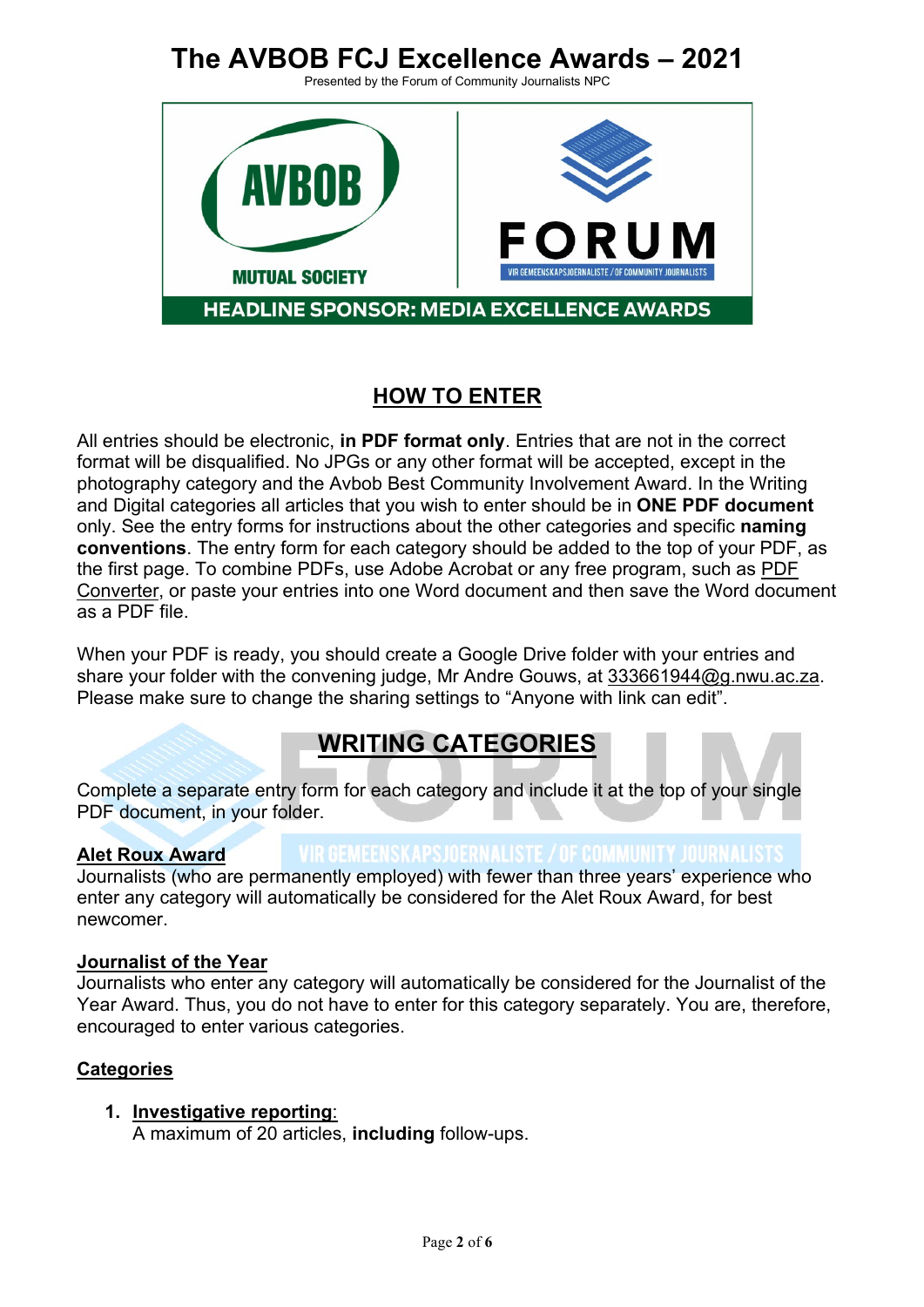Presented by the Forum of Community Journalists NPC



### **2. Headlines**:

Enter five (5) headlines, with the accompanying articles. The impact and creativeness of the headlines and relevance to the articles will be judged – not the article content.

### **3. Hard news**:

Enter ten (10) articles in total, **including** follow-up articles.

### **4. Human interest**:

Enter a maximum of 5 articles only.

### **5. Editorial comment**,

Enter a maximum of 5 articles only.

- **6. Columns** Enter a maximum of 5 columns.
- **7. Sport**: Enter a maximum of 5 articles only.

#### **8. Digital reporting**: Enter a maximum of 5 digital stories only.

# **PHOTOGRAPHY CATEGORY**

Complete a separate entry form for each category and include it at the top of your PDF document in your folder. **For this category original JPGs of your pictures are also required.** You need to enter a JPG of your photo AND a PDF of the page in the newspaper where it was published so that judges can see how the photo was used in the newspaper. Remember that all your PDF newspaper pages should be part of a single PDF document. In all photography categories (News, Sport and General) entries will be judged as a portfolio.

### **Photographer of the Year**

The Photographer of the Year will be selected from all entries. You do not need to complete a separate entry form for the Photographer of the Year. Once you enter any photography category, you become eligible for the Photographer of the Year category. Versatility is important in the Photographer of the Year category, therefore you are encouraged to enter more than one category.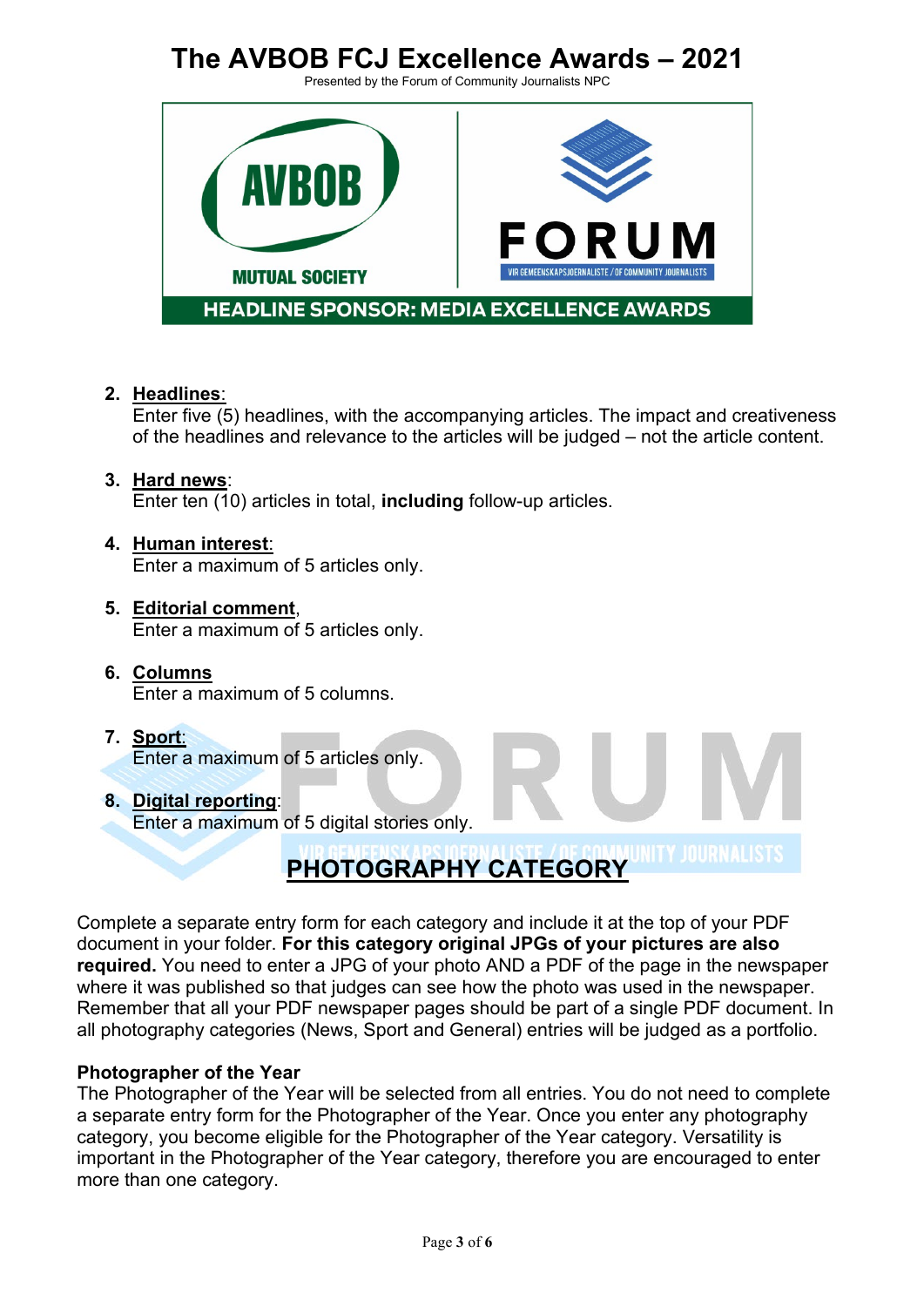Presented by the Forum of Community Journalists NPC



### **Categories and number of photographs required**

**News**, **Sport** and **General**: A maximum of 5 photographs each.

### **FRONT PAGE CATEGORY**

(Sections: Corporate-owned paid newspapers, Corporate-owned free newspapers and any other community/local newspapers, not owned by any of the major media groups).

The portfolio of three front pages as a whole (and not individual front pages) will be judged. These three front pages must all be part of a single PDF document.

### **Number of front pages: Three (3) original front pages.**

You may enter any three front pages from 2021.

### **Format of entries:**

Enter a single PDF of your three front pages, **clearly naming it** as an entry for the correct category; with the name of the newspaper and the exact category, for example BloemnewsFrontpageCorporatePaid2021.pdf

# **CATEGORY: NEWSPAPERS** UNITY JOURNALISTS

- 1. Corporate-owned paid newspapers, circulation above 5 000.
- 2. Corporate-owned paid newspapers, circulation below 5 000.
- 3. Corporate-owned free newspapers (pagination of more than 24 pages).
- 4. Corporate-owned free newspapers (pagination of 24 pages or less).
- 5. Independent commercial newspapers and any other community/local newspapers (not owned by any of the major media groups).
- 6. The portfolio of three newspapers (and not individual editions) will be judged.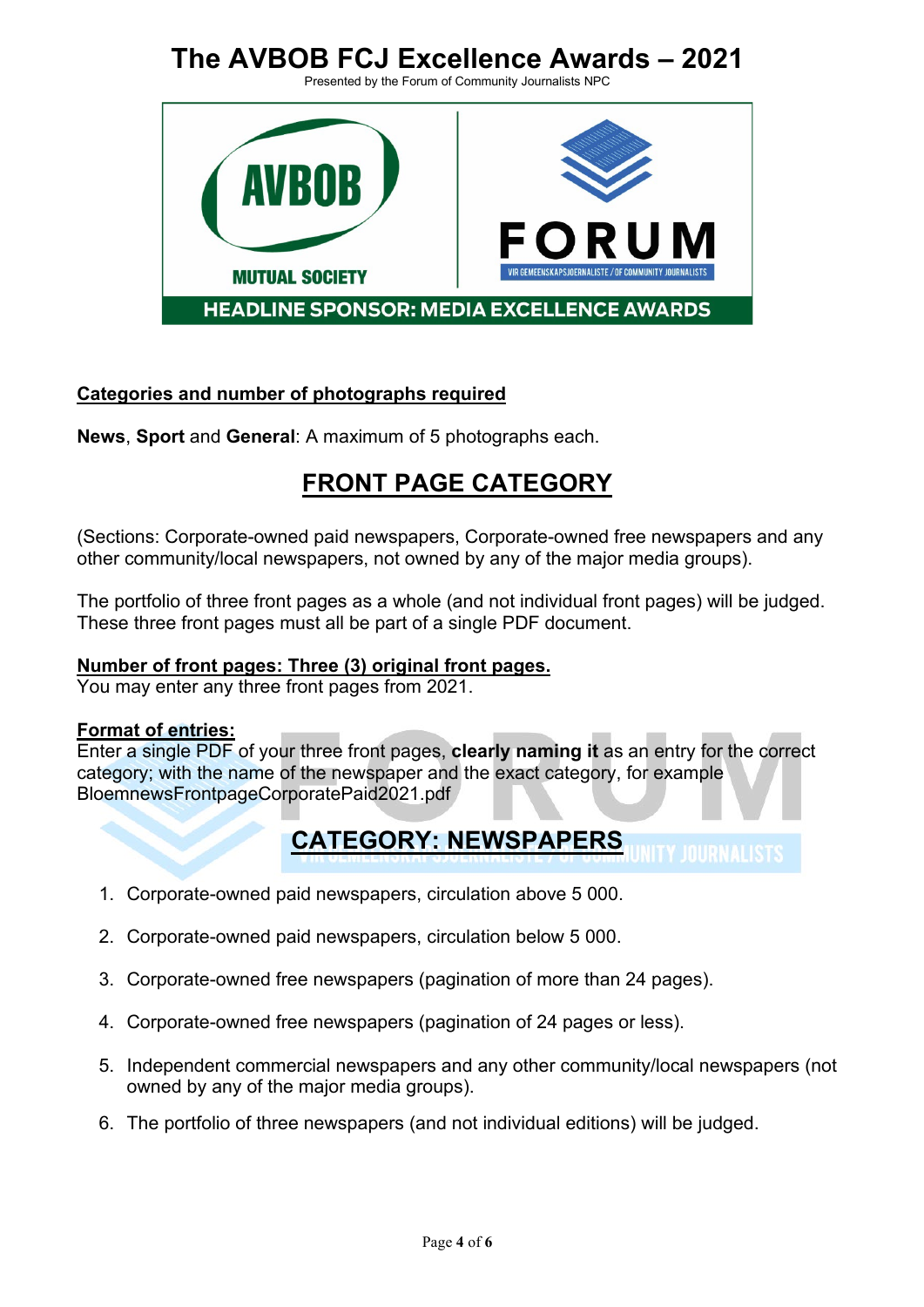Presented by the Forum of Community Journalists NPC



### **Number of newspapers: Three (3)**

You may enter any three editions from 2021.

### **Format of entries**

You should enter the complete edition as a PDF file. In this category you should enter the three editions as a separate PDF each. Save all three editions in a folder that contains the newspaper name, category, and date, for example TheRepCorporatePaid20August2021. You may also provide links to the complete e-publications, but it is your responsibility to ensure that the links are active. If they are not active, the e-publication cannot be adjudicated. Provide the links to the e-publications on the entry form and save the entry form as in the abovementioned example.

### **AVBOB BEST COMMUNITY INVOLVEMENT AWARD**

Community journalists are an integral part of their communities. They are not only known for being the voice of their readers, but also for their active involvement in initiating community projects based on their knowledge of their community's needs and challenges.

To acknowledge this, AVBOB which is known for its philanthropic support in communities, is introducing an exciting new category which acknowledges the community journalist and local news teams' involvement and dedication to the communities they serve.

### **BEST COMMUNITY INVOLVEMENT SKAPS INFRNALISTE / NE COMMUNITY INHRNALIST**

Most newspapers successfully run multiple promotions every year - many that have stood the test of time - as part of what they routinely do.

We recognise and appreciate the effort involved and the extremely valuable role these projects play in the interaction between local media and the communities they serve.

Judges will take into account the uniqueness of the project, the newspaper's social investment into their communities, its impact and relevance to the community it serves and the extent to which staff initiated and were involved in the project.

### **How to enter**

To qualify, a detailed description of the project must be submitted as well as a portfolio illustrating how it was rolled out.

Enter a portfolio of articles, online content which can include video and audio showcasing the project initiated by the publication.